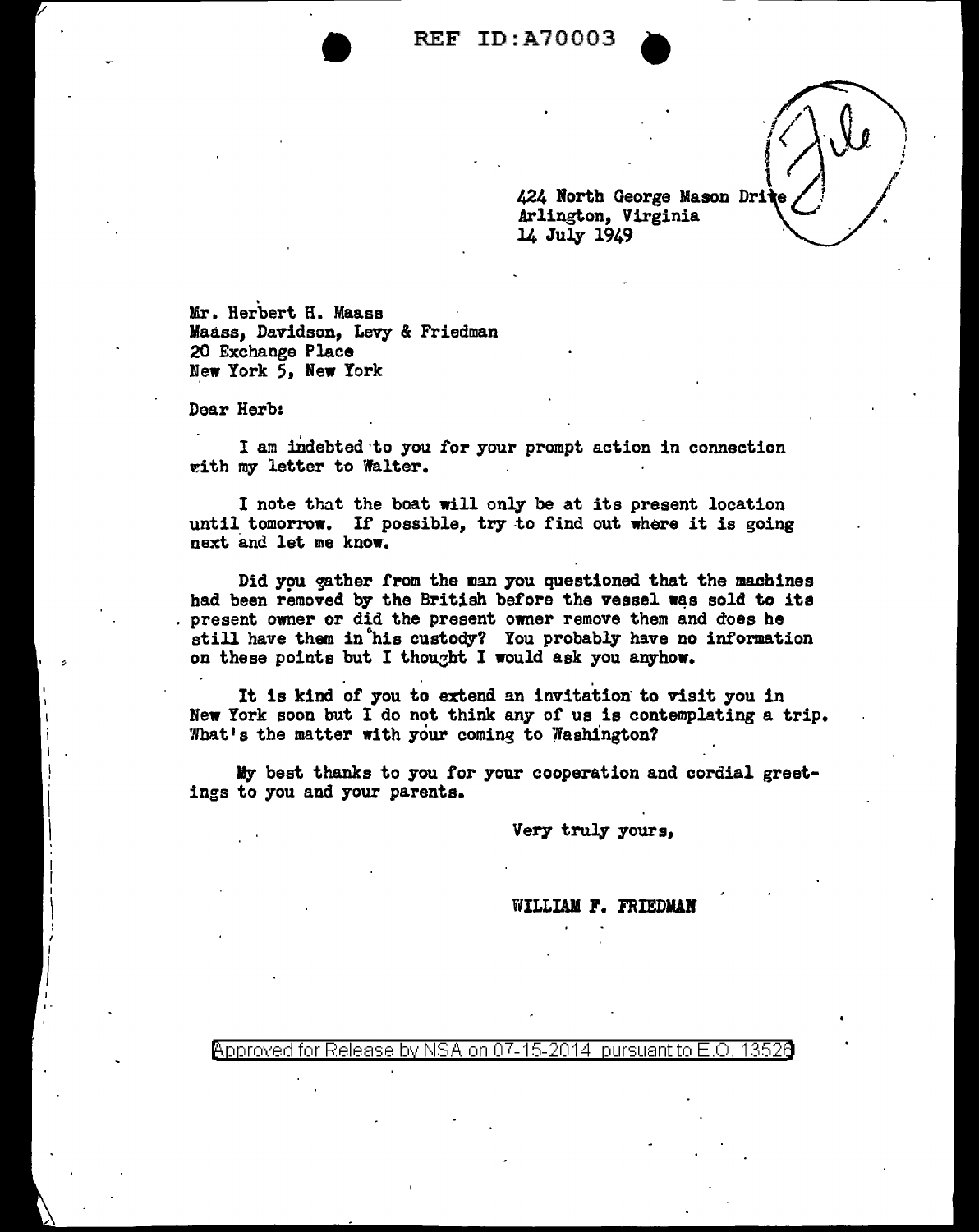## 15 August 1949

Mr. Herbert H. Maass, Jr. 20 Exchange Place New York 5, New York ·

Dear Herbs

I want to thank you very much for your letter of l August in regard to the "Grille."

The vessel did come to Washington but by that time I had ascertained that there was no reason for further investigation. The weather was so hot at the time that I myself did not take the opportunity to visit the ship.

. . I do not know whether you were.able to keep your commission in the Reserve. If you have, then it might easily be possible for you and Walter to take a tour of active cuty, the minimum period of which is, as you know, two weeks. I am very much in doubt as to whether an arrangement for spending a week at the Hall outside of a tour of active duty would be possible much as we all might desire getting together

Reciprocating your cordial greetings to members of my family, I am with best greetings to you and your family

Sincerely yours,

WILLIAM F. FRIEDMAN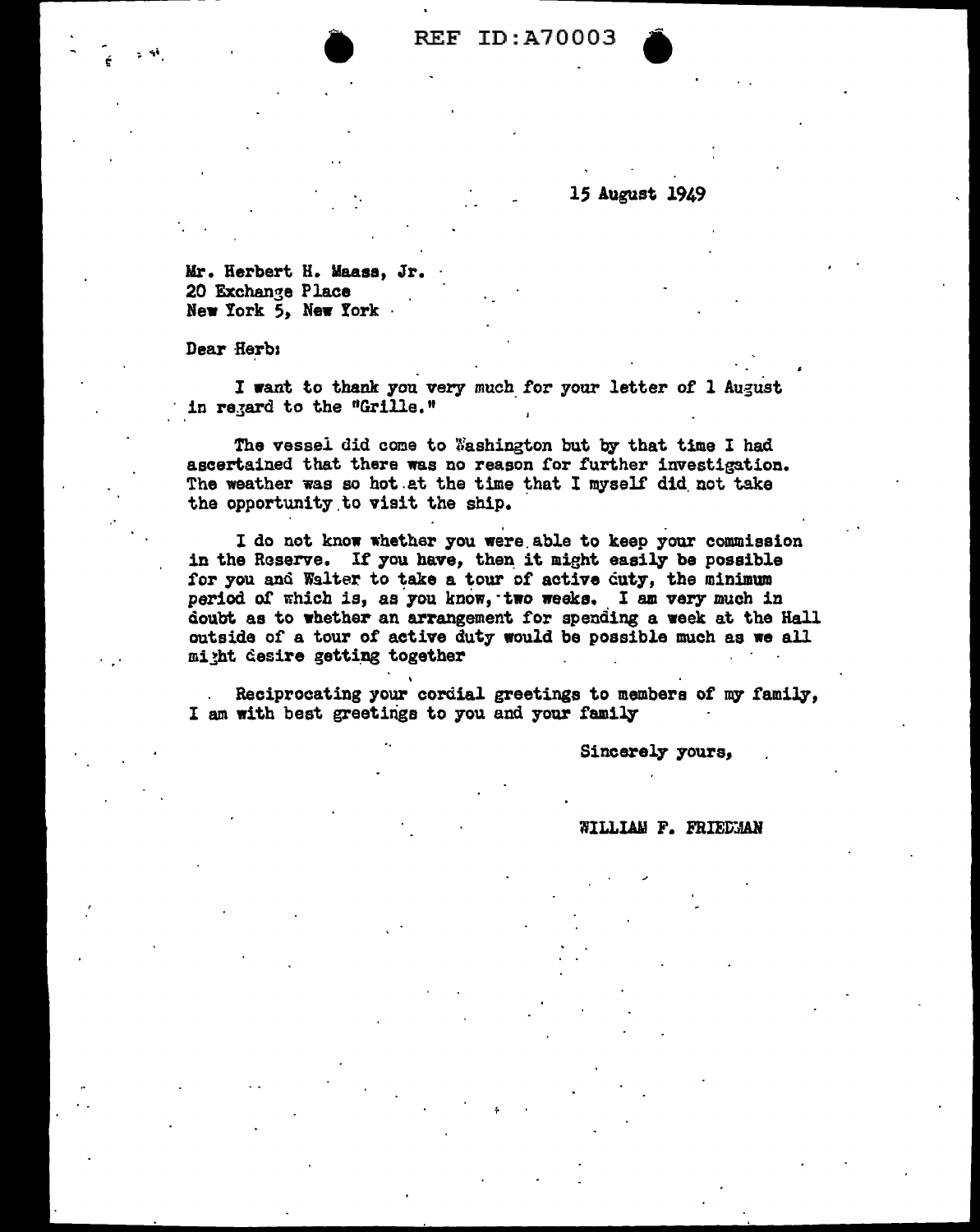REF ID:A70003



HERBERT H. MAASS, JR. 20 EXCHANGE PLACE NEW YORK 5

August 1, 1949.

Mr. William Friedman 424 North George Mason Drive Arlington, Virginia

Dear Mr. Friedman

I am sorry not to have answered yours of July 14th any sooner, but business at the office while others have been away on vacation has kept me rather tied up.

In regard to the "Grille", I was unable to find its next location after New York, but that information should be ascertainable by you. As I understand, it will be touring around to various large cities of this country for a good while, so I would imagine that Washington will probably be on its agenda.

As to the disposition of the machines, from the conversation with the crew-man I would imagine that the machines had been removed by the purchaser rather than the British, but on this point I would not be at all sure.

I regret that I was unable to gather any more information on this subject, but, as you can imagine, the crew-men are probably almost as ill-informed as to the disposition of such items as these as anyone else would be.

My very best to Mrs. Friedman and Barbara. As to visiting in Washington, Walter and I have often mentioned our interest in spending a week at the Hall working in conjunction with you, Rowlett, and the others, if such could be arranged, so maybe we can get together on this some time in the future.

Hope to see you soon, and Dad and Mother join me in best.

Very truly yours,<br>Very

HERBERT H. MAASS, JR.

 $(\overline{\mathfrak{o}}\mathfrak{ve}^{\mathfrak{e}})$ 

HHM,Jr:g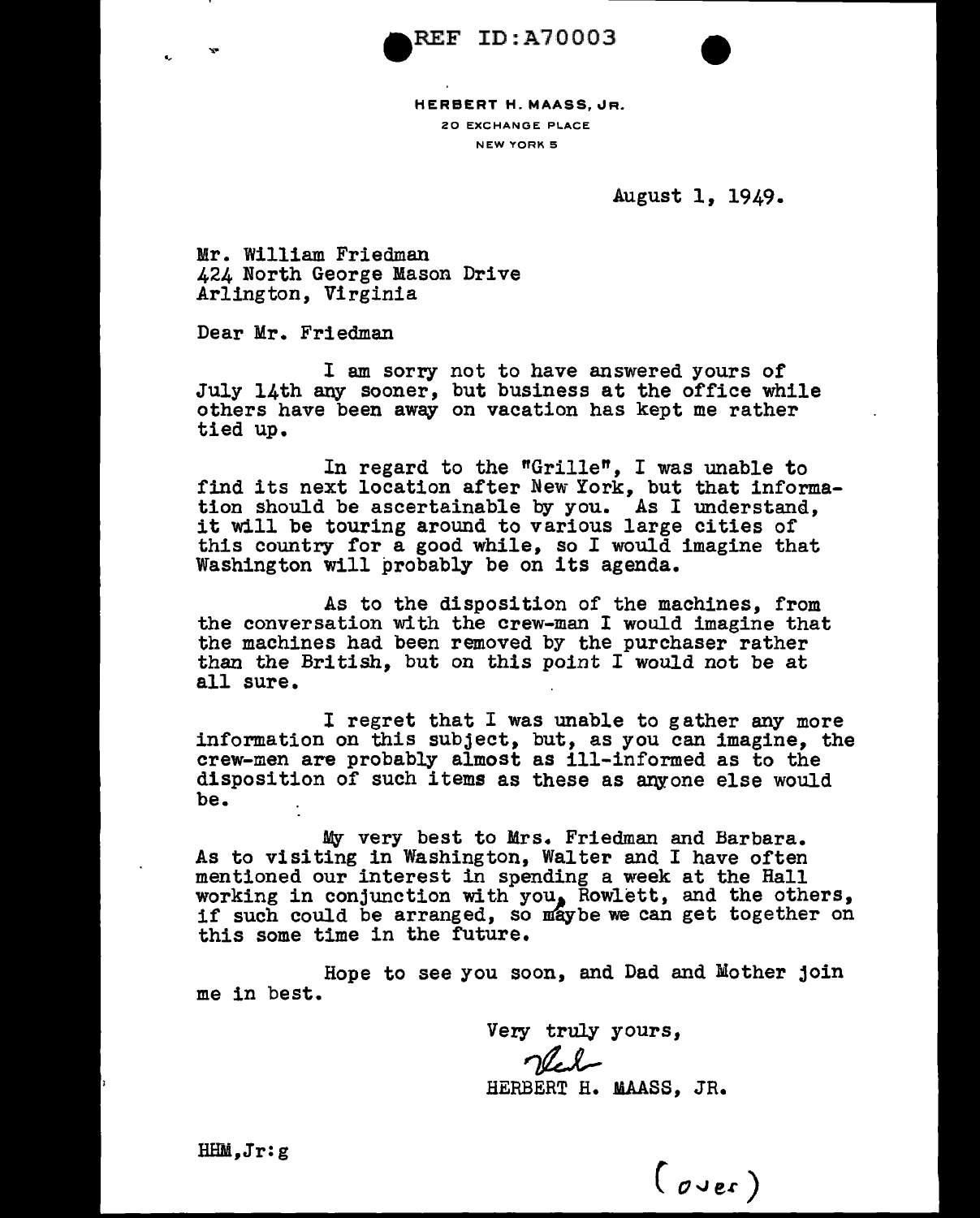REF ID:A70003



HERBERT H. MAASS, JR. 20 EXCHANGE PLACE NEW YORK 5

Mr. William Friedman

 $+$   $-$ 

-2- August 1, 1949.

P. S. The stenographer to whom I just dictated this informs me that in last week's paper mention was made of the boat's being in Washington, so perhaps this letter has been supplanted by knowledge you may have recently gath-<br>ered.

H.H.M., Jr.